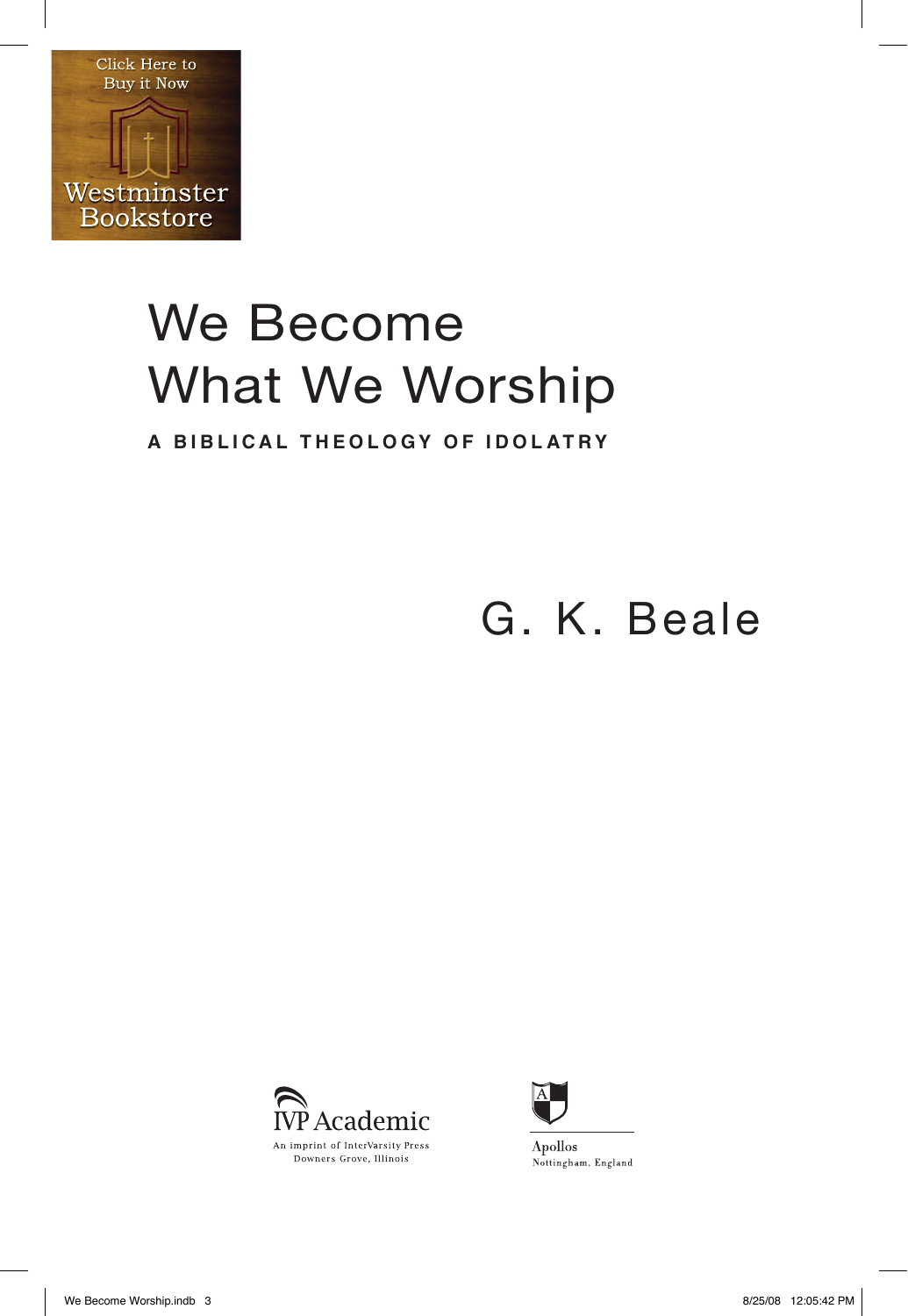## **Contents**

|   |                                                                                                                                    | 9   |
|---|------------------------------------------------------------------------------------------------------------------------------------|-----|
|   |                                                                                                                                    | 11  |
| 1 |                                                                                                                                    | 15  |
| 2 | A Foundational Example of Becoming Like What We Worship                                                                            | 36  |
| 3 | Becoming Like What We Worship<br>Evidence Elsewhere in the Old Testament                                                           | 71  |
| 4 | The Origin of Idolatry in the Old Testament                                                                                        | 127 |
| 5 | Becoming Like What We Worship                                                                                                      | 141 |
| 6 | Becoming Like What We Worship<br>The Gospels $\ldots \ldots \ldots \ldots \ldots \ldots \ldots \ldots \ldots \ldots \ldots \ldots$ | 161 |
| 7 |                                                                                                                                    | 184 |
| 8 | Becoming Like What We Worship                                                                                                      | 202 |
| 9 | Becoming Like What We Worship                                                                                                      | 241 |
|   | 10 The Reversal from Reflecting the Image of Idols                                                                                 | 268 |
|   | 11 Conclusion                                                                                                                      | 284 |
|   |                                                                                                                                    |     |
|   |                                                                                                                                    | 328 |
|   |                                                                                                                                    | 331 |
|   |                                                                                                                                    | 333 |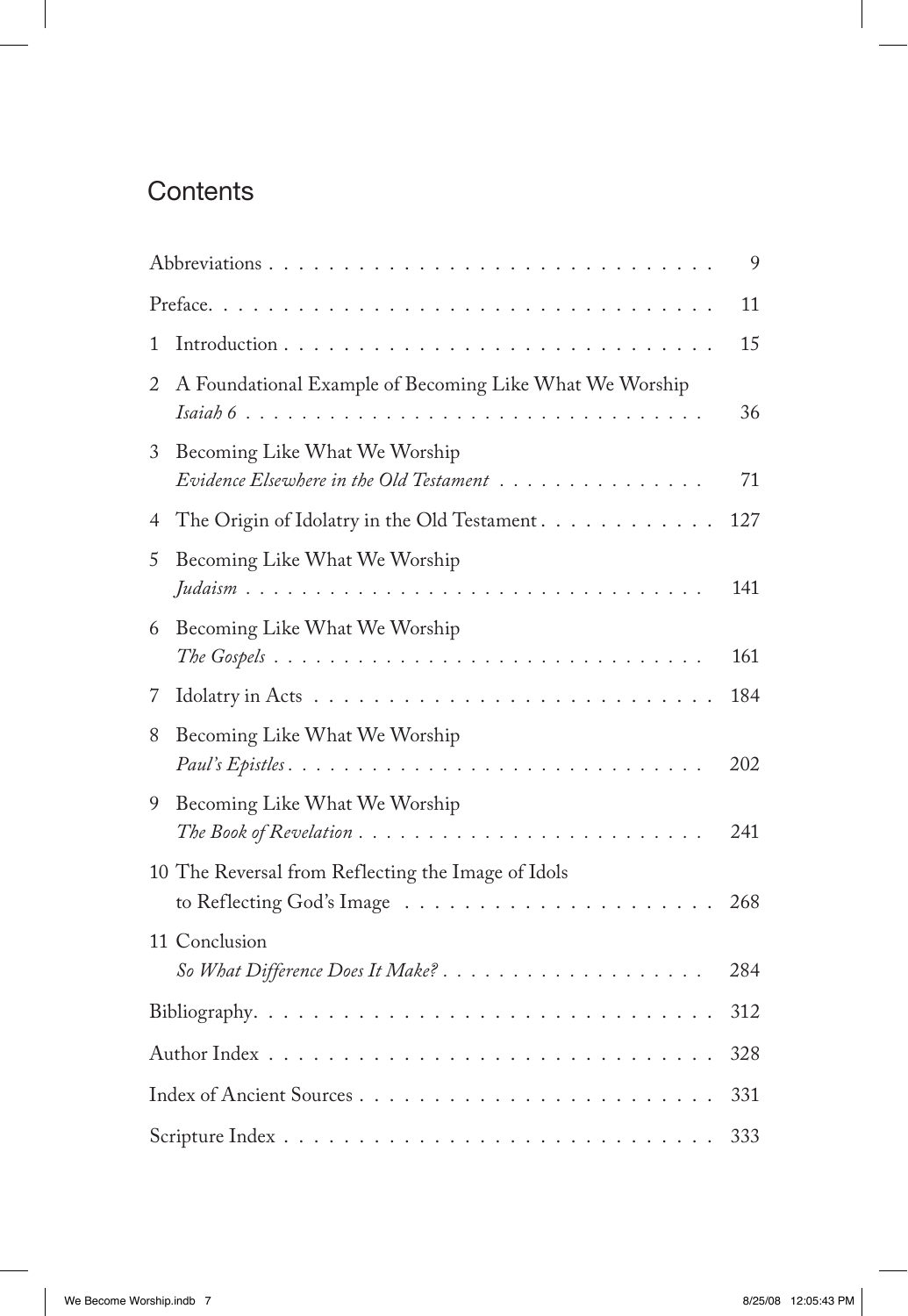## Preface

THIS BOOK HAD ITS BIRTH IN 1983, when I did some research on Isaiah 6. This later became the basis for a sermon that I preached on Isaiah 6 in 1987 at Gordon-Conwell Theological Seminary's chapel. In 1991, I decided to work in more depth on Isaiah 6, and this resulted in a publication: "Isaiah 6:9-13: A Retributive Taunt Against Idolatry," *Vetus Testamentum* 41 (1991): 257-78. The article focused on the idea that Isaiah 6:9-13 was about idolatry, particularly a judgment on Israelite idol worshipers in contast to Isaiah's faithfulness. The idea that I formulated for Isaiah 6 was this: *what you revere you resemble, either for ruin or for restoration*. I have made reference to this article in some of my subsequent publications that have discussed the use of Isaiah 6 in the New Testament, especially in Revelation. Others likewise have made positive reference to the article (which I note in chapter 2). SAMPLITS BIRTH IN 1983, when I did some research on Isai<br>thecame the basis for a sermon that I preached on Isaiah 6 in 15<br>Conwell Theological Seminary's chapel. In 1991, I decided to<br>lepth on Isaiah 6, and this resulted in

Then about two years ago, Joel Scandrett approached me and asked whether or not I had any book projects that I might be interested in proposing to him. I told him if I ever had the time I would like to write a book on a biblical theology of idolatry, which would take the ideas that I had found in Isaiah 6 and would try to trace how they occurred elsewhere in the Old and New Testaments. I told him then that I did not think I had the time to do this. But while working on another project, the idea again arose as important, and so I decided to put the other project on hold and go on and try to write this book on a biblical theology of idolatry.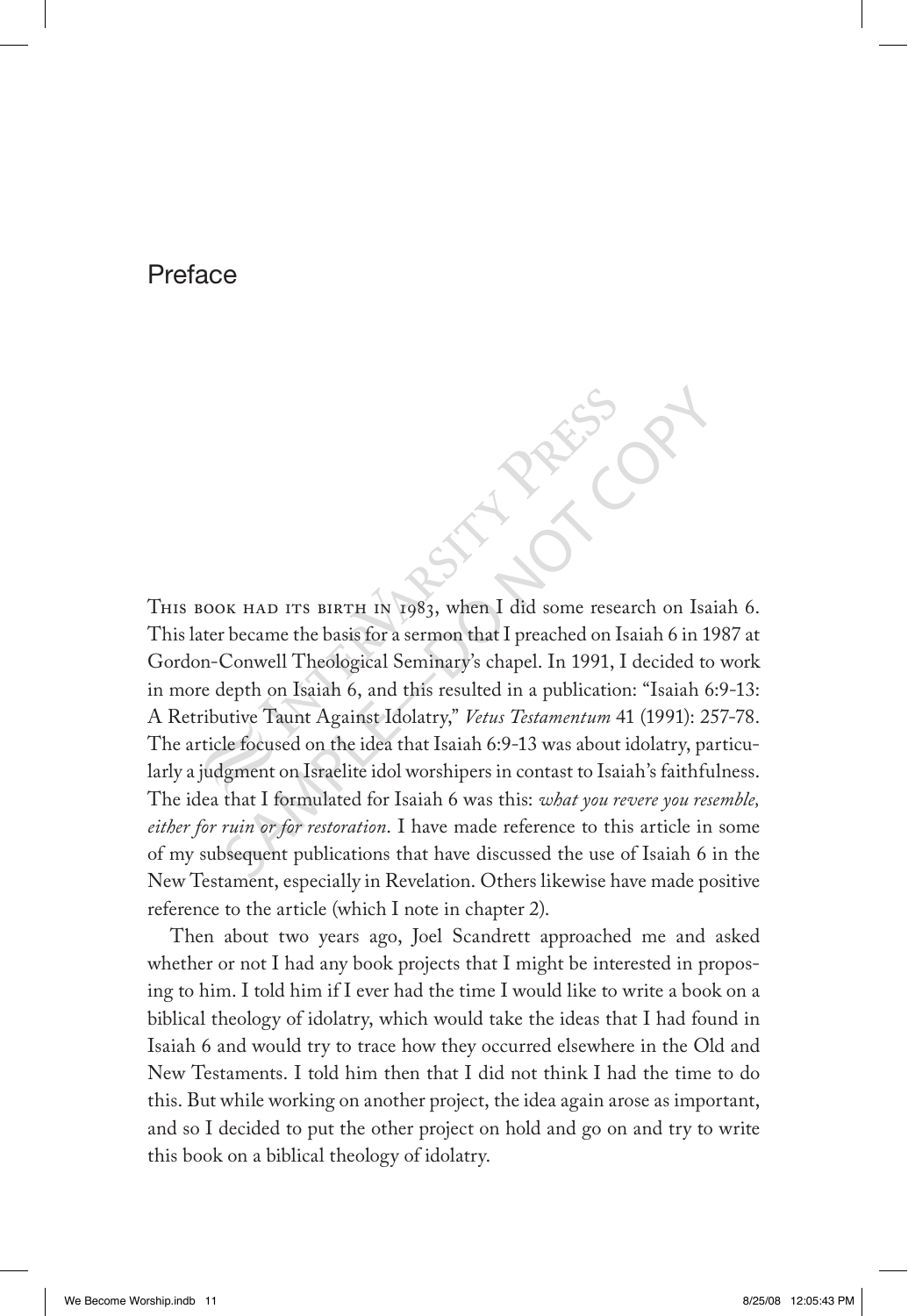A word about the title of the book is needed. The title *We Become What We Worship* is a metaphor, which is an implied simile, omitting the word *like* between *We Become* and *What We Worship.* The thesis of the book is *not* that people become the idols they worship or become the God they worship, but they become *like* the idols or *like* God. The point of figuratively omitting the word *like* is to emphasize that the worshiper reflects some of the important qualities or attributes of the object of worship.

I want to make one recommendation that I believe will result in the readers' better comprehension of the book: because some chapters contain indepth analysis of some Old Testament texts (especially chapters 2 and 3, which are foundational for the rest of the book), I recommend that the reader read through the body of each of these chapters first to get the overall flow of the argument before extensive consultation of the footnotes.

It is my hope that the biblical-theological perspective of this book will provide greater fuel to fire the church's motivation not to become conformed to the idols that surround it in order better to fulfill its mission to the world, which is to proclaim that people need to be conformed to Christ's image for the greater glory of God.

I am indebted beyond words to my wife, Dorinda, who has discussed the theology of idolatry with me for the past couple of years and who remains as excited as I am about the subject. She has been one of the main instruments through which I have been able to understand this topic in more depth.

I am likewise grateful to several churches that have invited me to come and give a series of sermons on this topic of idolatry. Attempting to distill the material for the church community has been essential in helping me to understand it even better. In addition, being able to teach the subject at Wheaton College Graduate School has been an enormous benefit, especially with respect to student questions that have sharpened my perspectives.

I also want to offer appreciation to my students Ben Gladd and Stefanos Mihalios, who helped do research in connection with this book. I am above all indebted to my teaching assistants, Mitch Kim and Mike Daling, who read and reread, double-checked, and helped to edit the manuscript of this book, as well as composing some of the indexes. They were tireless in their work and were always willing to help. Thank you, Mitch and Mike—you contribution to this book was invaluable.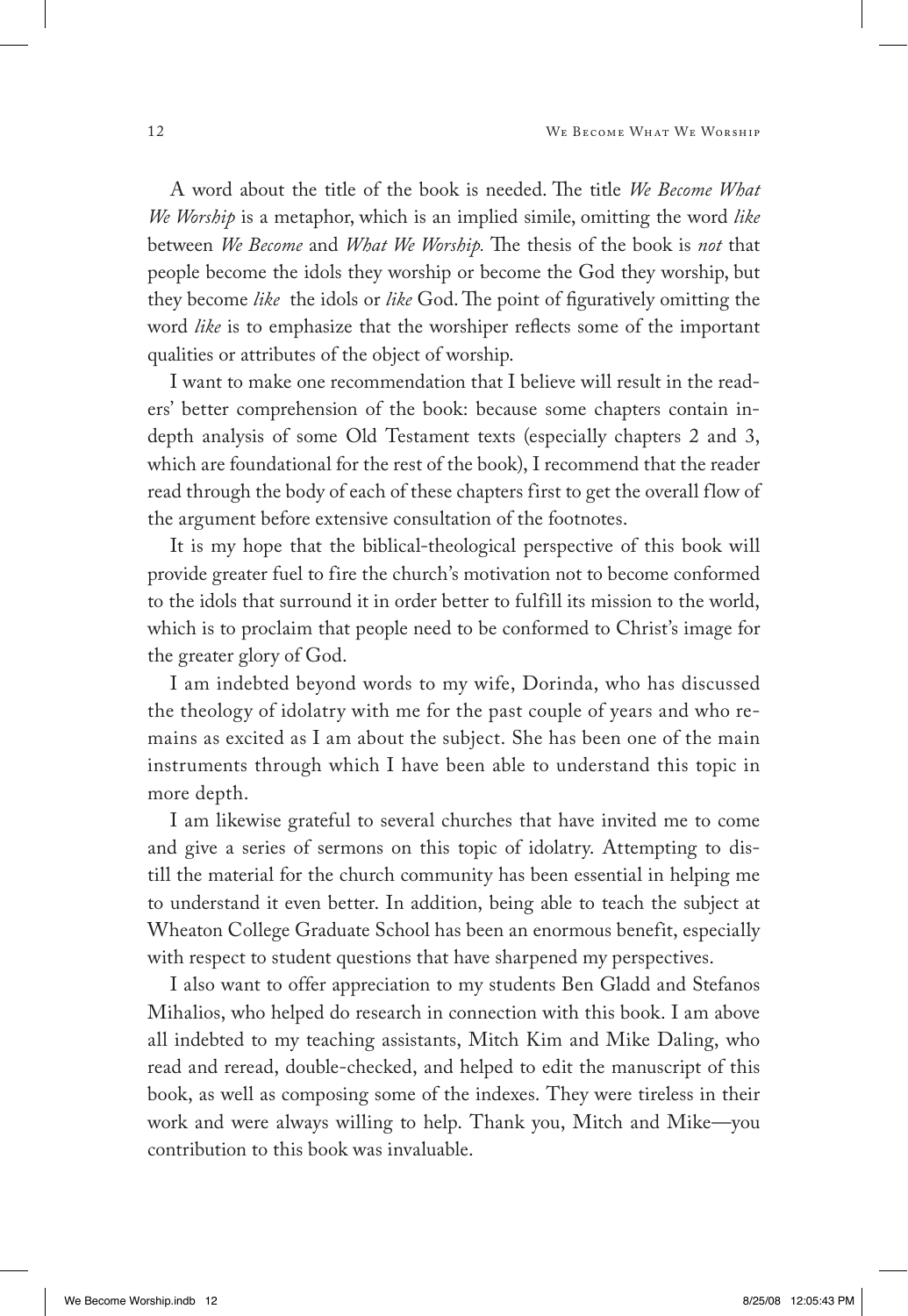Above all, I am thankful to God for enabling me to conceive the idea for this book and for giving me the energy and discipline to write it. It is my prayer that God's glory will more greatly be manifested as a result of the reading of this book.

A few comments about some stylistic aspects of the book are in order. English translations follow the New American Standard Bible unless otherwise indicated or, when different, it represents my own translation. With respect to all translations of ancient works, when the translation differs from the standard editions usually referred to, then it is my translation or someone else's (in the latter case I indicate whom).

References to the Greek New Testament are from the  $NA^{27}$ . In making references to the Septuagint, I refer to the Greek text of *The Septuagint Version of the Old Testament and Apocrypha with an English Translation* (Grand Rapids: Zondervan, 1972), which is dependent on Codex B, published by special arrangement with Samuel Bagster and Sons, London. This will enable those not knowing Greek to be able to follow the Septuagint in a readily available English edition.

My references to the Dead Sea Scrolls come primarily from the new edition of F. G. Martinez, *The Dead Sea Scrolls Translated* (Leiden/Boston/Köln: Brill, 1994), and sometimes reference is made to *The Dead Sea Scrolls Study Edition*, ed. F. Garcia Martinez and Eibert J. C. Tigchelaar, 2 vols (Leiden/ Boston/Köln: Brill, 2000). In addition, other translations of DSS were consulted and, sometimes, preferred in quotations, though at other times variations from Martinez are due to the author's own translation.

The primary sources of various Jewish works were ordinarily referred to, and sometimes quoted, in the following English editions: *The Babylonian Talmud*, ed. I. Epstein (London: Soncino, 1948); *The Talmud of the Land of Israel: A Preliminary Translation and Explanation* (the Jerusalem Talmud), vols. 1-35, ed. J. Neusner (Chicago: University of Chicago Press, 1982-); *Mekilta de-Rabbi Ishmael*, vols. 1-3, trans. and ed. J. Z. Lauterbach (Philadelphia: Jewish Publication Society of America, 1976); *The Midrash on Proverbs,* trans. Burton L. Visotzky, Yale Judaica Series 27 (New Haven, Conn.: Yale University Press, 1992); *The Midrash on Psalms*, trans. and ed. W. G. Braude, Yale Judaica Series 13:1-2 (New Haven, Conn.: Yale University Press, 1976); *Midrash Rabbah*, vols. I-X, ed. H. Freedman and M. Simon (London: Soncino, 1961); *Midrash Sifre on Numbers,* in Translations of Early Documents,